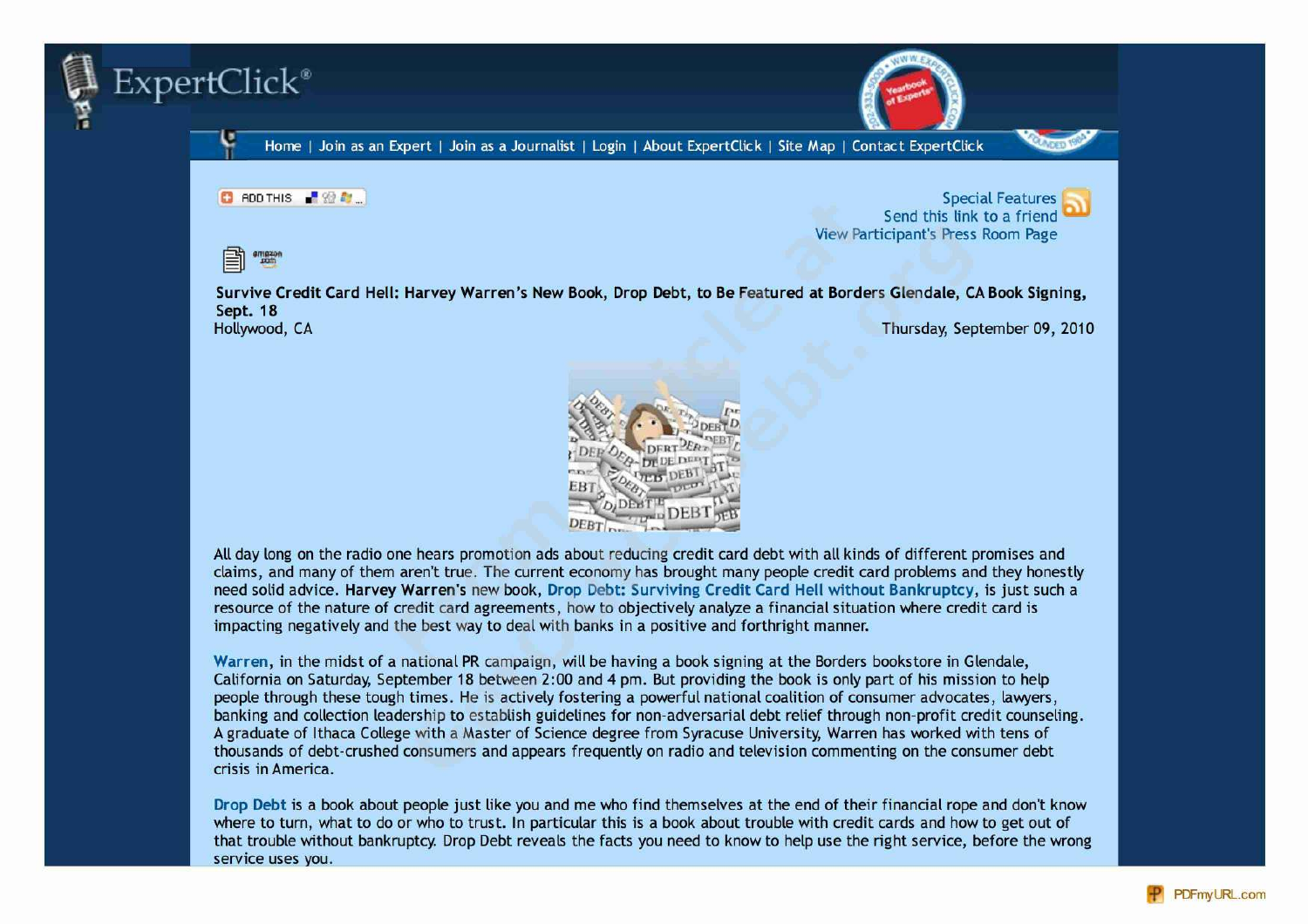4s a double dip recession looms in the months ahead millions of 4mericans will face foreclosure and bankruptcy in unprecedented numbers. From legitimate nonprofit credit counseling to controversial debt settlement providers to use and abuse of bankruptcy, **Drop Debt** presents dozens of personal stories of victories by real people who took their debt head on and won.

Stop hiding; start answering your phone and opening your mail. It's time to regain you self respect and self esteem. If credit cards are killing you, it's time to **Drop Debt.**

For media interviews with Harvey Warren contact Promotion in Motion at 323-461-3921 or

bradgpromotioninmotion. net

4bout Harvey Warren:

Harvey Z. Warren is the author of **Drop Debt, Surviving Credit Card HellWithout Bankruptcy.** He is developing a powerful coalition of consumer advocates, lawyers, banking and collection leadership establishing guidelines for non-adversarial Responsible Debt Relief. Mr. Warren has helped thousands of consumers rid themselves of nearly 5200 million in excessive credit card debt in their shared goal of avoiding bankruptcy.

Mr. Warren earned a Master of Science degree from Syracuse University a Bachelor of Science degree from Ithaca College. Frequently appearing on television and radio programs commenting on the consumer debt crisis in 4merica, Mr. Warren is a member of the Writers Guild of America, west.

http://www.suite101.com/profile.cfm/debtwriter

Brad Butler 4ccount Executive Promotion in Motion Hollywood, CA 323-461-3921

First Url: Drop Debt by Harvey Z. Warren

Second Url: Corporate and Book PR from Promotion in Motion

Book Title: Drop Debt: Surviving Credit Card Hell without Bankruptcy

Journalists - Click here for a Review Copy of Drop Debt: Surviving Credit Card Hell without Bankruptcy

Order Drop Debt: Surviving Credit Card Hell without Bankruptcy

Order Drop Debt: Surviving Credit Card Hell without Bankruptcy from Amazon

Contact Brad Butler